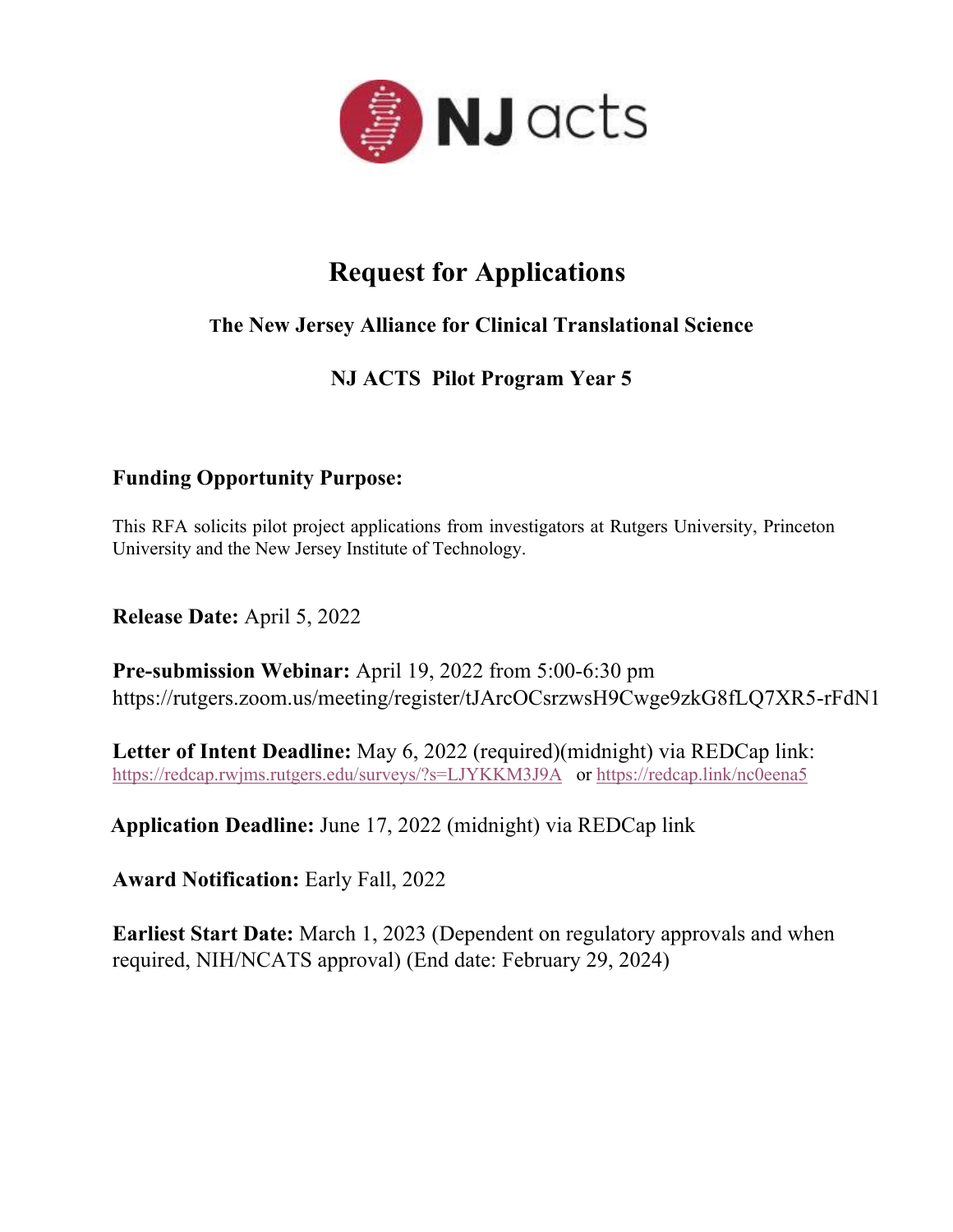## **Table of Contents**

| <b>Highlights for Year 5</b>                        | 3                   |
|-----------------------------------------------------|---------------------|
| <b>Overview of Pilot Program</b>                    | $\overline{\bf{4}}$ |
| <b>Partnership/Collaboration Requirements</b>       | $\overline{7}$      |
| <b>Identifying Collaborators/Partners</b>           | 8                   |
| <b>Application Process</b>                          | 9                   |
| <b>Eligibility Confirmation</b>                     |                     |
| <b>Letter of Intent</b>                             |                     |
| <b>Application Submission</b>                       |                     |
| <b>Institutional Review</b>                         |                     |
| <b>Requirements</b>                                 |                     |
| <b>Application Requirements</b>                     |                     |
| <b>Budget Guidelines</b>                            |                     |
| <b>Regulatory Approvals</b>                         |                     |
| <b>NCATS Prior Approval</b>                         |                     |
| <b>Proposal Review</b>                              |                     |
| <b>Post-Award Management</b>                        | 14                  |
| <b>Budget and Financial Management</b><br>$\bullet$ |                     |
| <b>Award Recognition</b><br>$\bullet$               |                     |
| <b>Other Notices</b><br>$\bullet$                   |                     |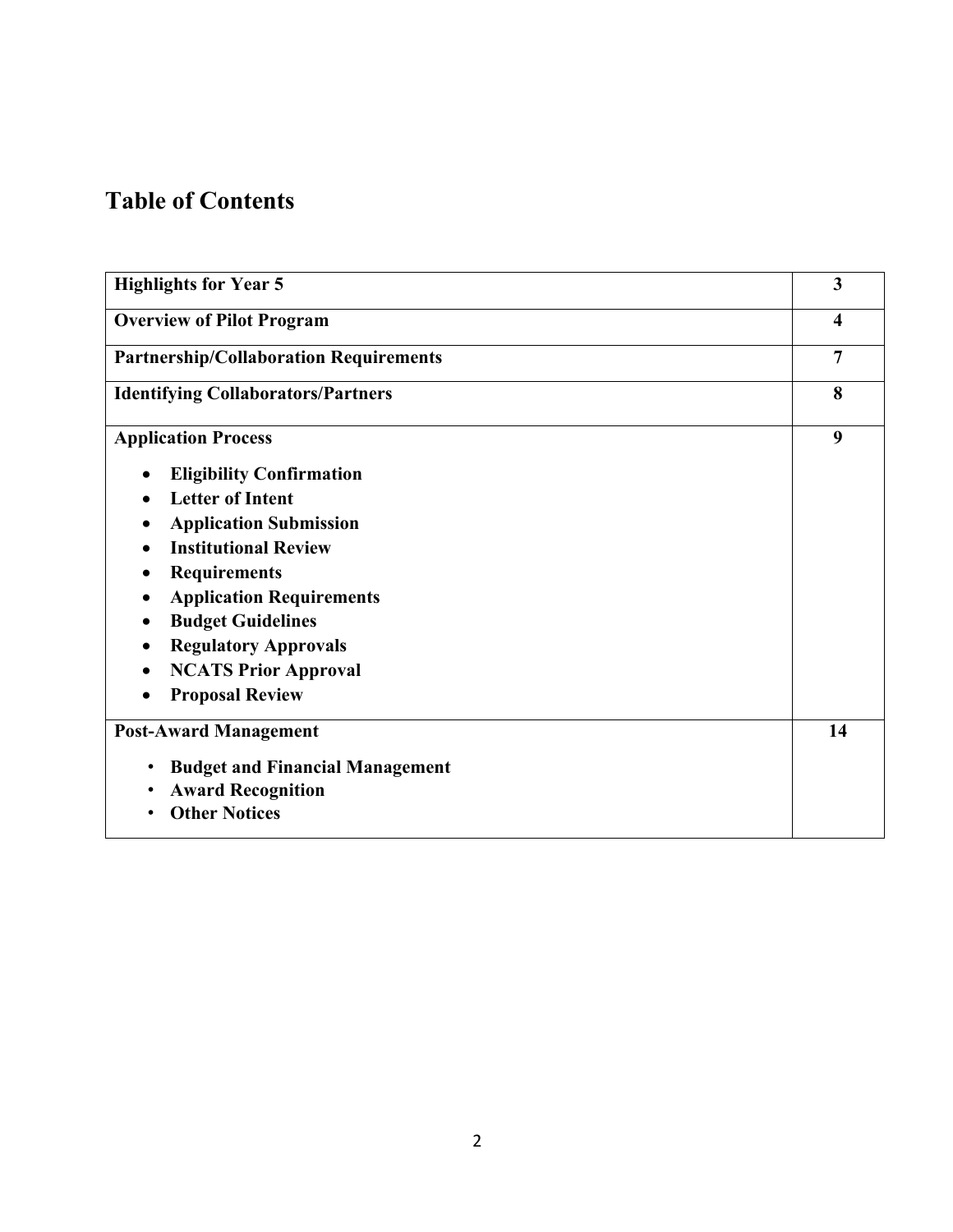## **Highlights for Year 5**

#### **1. Mandatory Letter of Intent (LOI):**

- The LOI will require both an abstract and specific aims (both can be in draft form).
- LOIs will be completed and submitted using REDCap. See page 9 for details regarding what must be submitted and a link to the REDCap form.
- LOIs will be reviewed not only to ensure that the project fits the category but also for competitiveness.

#### **Pre-submission Webinar:**

The leaders of the Pilot Program will host a webinar to explain the categories of funding, proposal requirements, regulatory requirements and NIH/NCATS approval processes, and to answer questions from participants. The Pre-submission Webinar will be held on April 19, 2022 from 5:00-6:30 pm. To register:

https://rutgers.zoom.us/meeting/register/tJArcOCsrzwsH9Cwge9zkG8fLQ7XR5-rFdN1 **.**

#### **2. Application:**

- Co-PIs are limited to one application per cycle. The sole exception is clinicians who may have a specific expertise or patient populations and be relevant to more than one proposal. Eligibility for this exception should be clearly described in both the LOI and the application.
- By May 16, applicants will receive a custom link to the REDCap application form or an email indicating they were not selected to advance to the application stage.
- Applicants are no longer asked to suggest reviewers. Applicants can, however, indicate potential reviewers who they feel should be excluded.
- Additional demographic data is requested to support our reporting to NCATS.

#### **3. Changes to Funding Categories since last year's RFA:**

- Translational and Clinical Sciences:
	- Funding level \$100,000
- Methodological and Infrastructure: No changes
- Propel: No changes
- Valued Partnerships: No changes
- Improving Clinical and Translational Science through Process Innovation:
	- New category
	- One award at \$40,000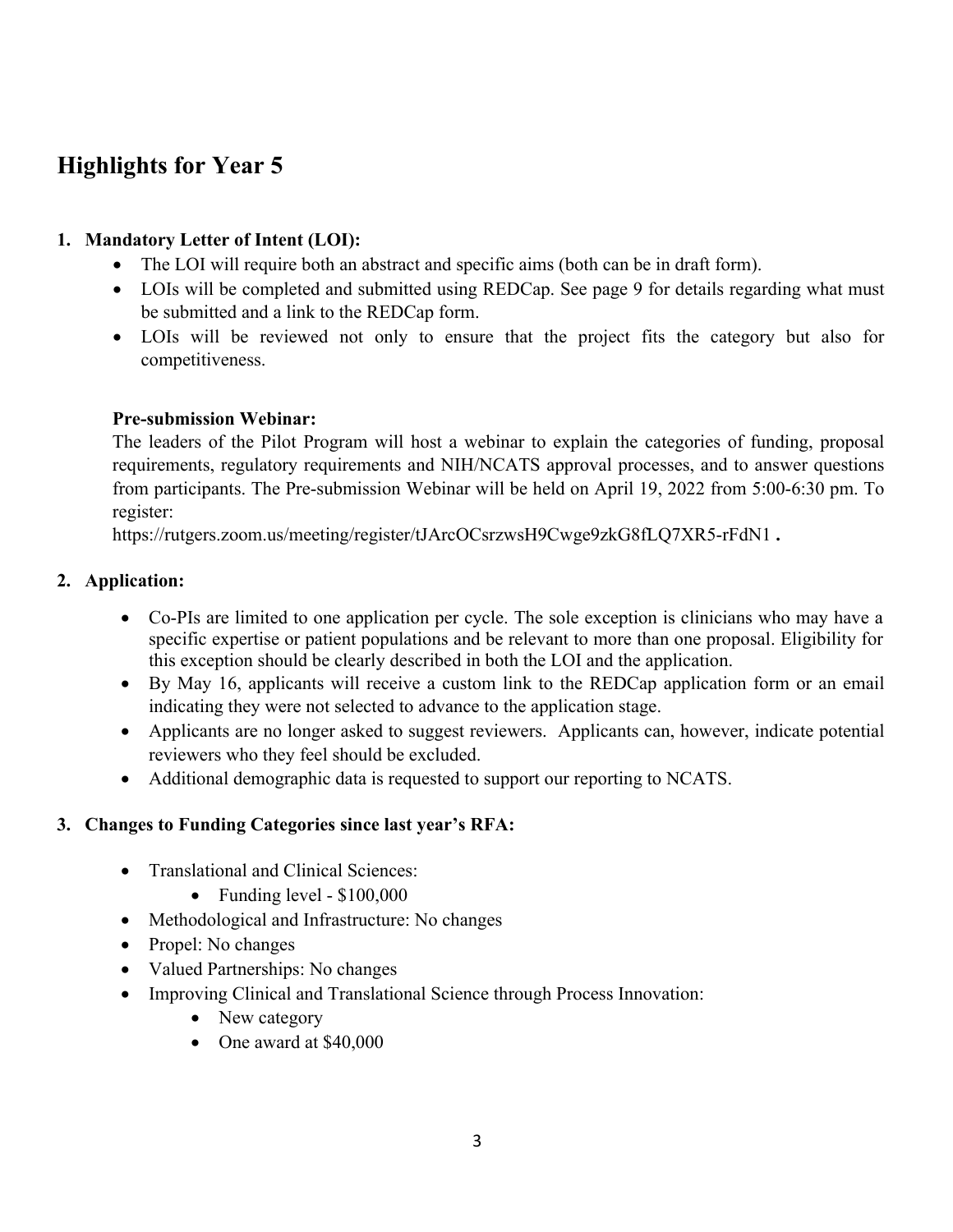## **Overview of the NJ ACTS Pilot Programs**

NJ ACTS, the New Jersey Alliance for Clinical and Translational Science, is committed to advancing clinical and translational science to develop new therapies and preventive approaches in order to improve health and health care in New Jersey. NJ ACTS is supported in part by a Clinical and Translational Science Award (CTSA) grant, from the National Center for Advancing Translational Science (NCATS) of the National Institutes of Health (NIH).

One of the major objectives of NJ ACTS is to successfully translate biomedical discoveries to clinical applications by promoting creative and innovative science, and by providing pilot support for hypothesis generation and testing, and building teams to address questions in translational research or translational science. NCATS defines these as follows:

- Translational Research (TR) as "the endeavor to traverse a particular step of the translational process for a particular target or disease"
- Translational Science (TS): The field of investigation focused on understanding the scientific and operational principles underlying each step of the translational process or between steps in the translational process.

The NJ ACTS Pilot Program offers pilot grants to foster collaborative research among faculty in three institutions: Princeton University, New Jersey Institute of Technology (NJIT) and Rutgers University. We expect that the NJ ACTS Pilot Program will increase collaborative research and provide a path to sustainable, extramurally-funded independent research across the alliance.

NJ ACTS will commit up to \$640,000 this year. The program is funded through the generous support of the NIH CTSA Award, the New Jersey Health Foundation (NJHF), and each of the academic partners.

The Pilot Program supports team and collaborative research to promote novel approaches and methodologies in translational medicine and science, to foster interdisciplinary research to generate and/or test novel hypotheses, create partnerships that leverage in-kind partner support, and to support high-risk/high-reward innovative projects. These projects are expected to provide key preliminary data for sustained extramural funding.

The funding will be used to support pilot programs in the areas outlined below. The number of awards per category is flexible and will depend on the quality of the applications submitted in each category. NJ ACTS will evaluate all applications and submit its recommendations to NCATS, which will make the final funding decision.

Awardees may also become eligible for an additional NJHF award at the end of the NJ ACTS award. These additional funds would be granted at the discretion of the Foundation after meeting with the awardees.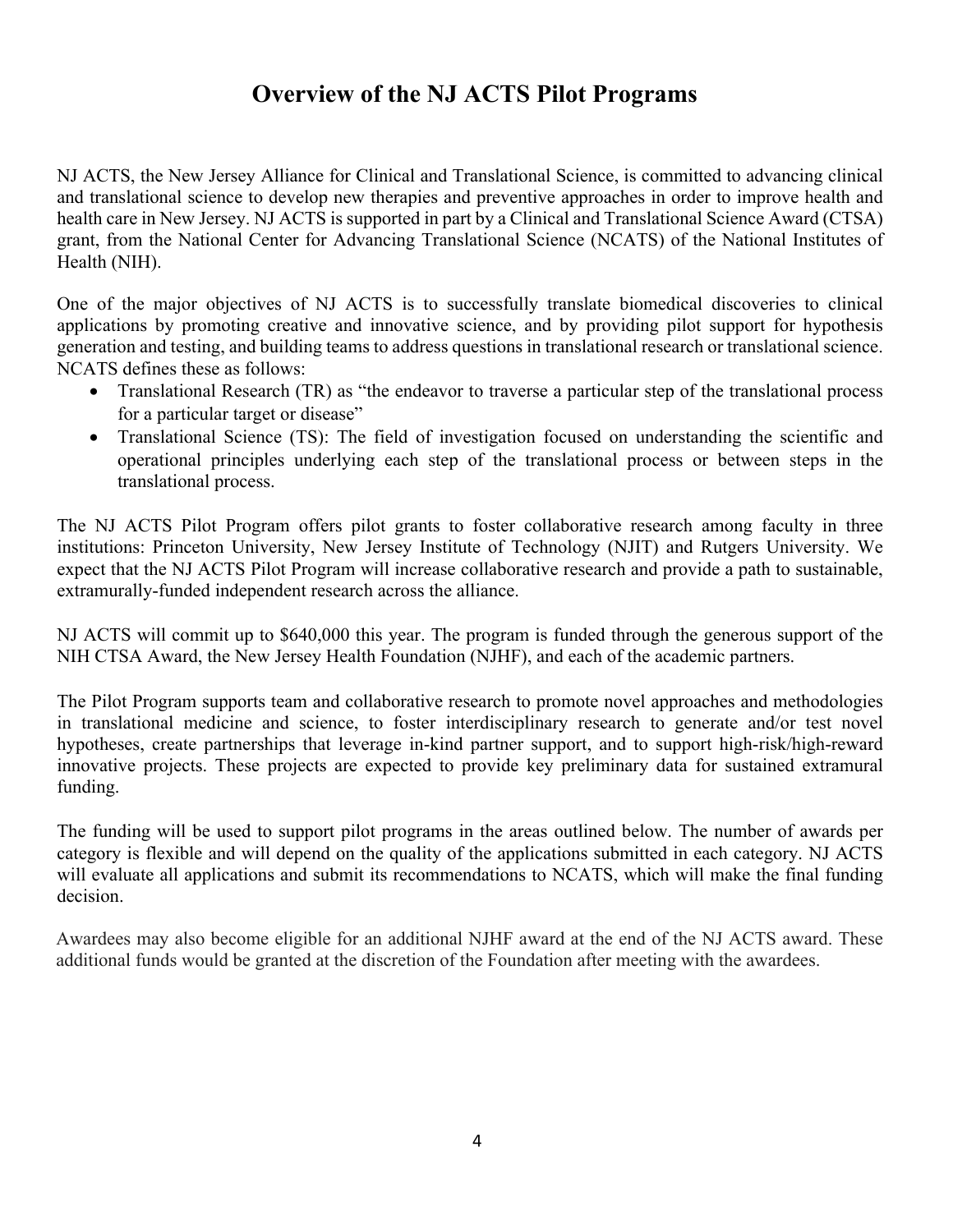#### **1. Translational and Clinical Sciences Awards**

For projects along the entire range of the translational science continuum (T0-T4), including laboratory-based, clinical, health services, epidemiology, community engagement and diversity research. Proposals that focus on novel aspects of the heterogeneity of disease and response to therapy are encouraged. The projects must demonstrate potential for clinical relevance. Applications require Co-PIs from two or more NJ ACTS Partners (Rutgers, NJIT or Princeton). These awards, which are partially supported by New Jersey Health Foundation, may be eligible for follow-on funding from NJHF.

Budget Request: up to \$100,000 Number of Awards: 3

#### **2. Methodological and Infrastructure Awards**

For projects that advance our ability to conduct translational research by developing novel methodologies or creating new infrastructure resources. Proposals along the entire range of translational research, including laboratory-based, clinical, health services, epidemiology, community engagement and diversity research are encouraged. The projects must demonstrate potential for clinical relevance.

Applicants are encouraged, but not required to find a partner at a second NJ ACTS institution. Weight will be given to multiple factors, including the merit of the proposal, likelihood of future funding, and potential for current or future collaboration with another NJ ACTS institution.

Budget Request: up to \$50,000 Number of Awards: 2

#### **3. Propel Awards**

The Propel Awards, the NJ ACTS equivalent of a high-risk, high-reward grant program, are designed to allow extraordinarily promising projects to explore new areas, augment studies, or pursue major new opportunities.

These awards catalyze scientific discovery by supporting proposals to explore novel ideas, adding new technologies or research methods to a project (such as developing innovative laboratory correlates of clinical studies; e.g. single cell RNA sequencing, etc.), enable clinical data acquisition, purchase of small equipment or licenses to data sets.

The projects must demonstrate clinical relevance. Applicants are encouraged, but not required to find a partner at a second NJ ACTS institution (Rutgers, NJIT or Princeton). These awards, which are partially supported by New Jersey Health Foundation, may be eligible for follow-on funding from NJHF.

Budget Request: up to \$50,000 Number of Awards: 2

#### **4. Valued Partnership Grants**

For projects that support team research and build liaisons with key partners in industry, government, non-profits, other CTSAs and/or insurance companies. These projects must leverage NJ ACTS support with partner in-kind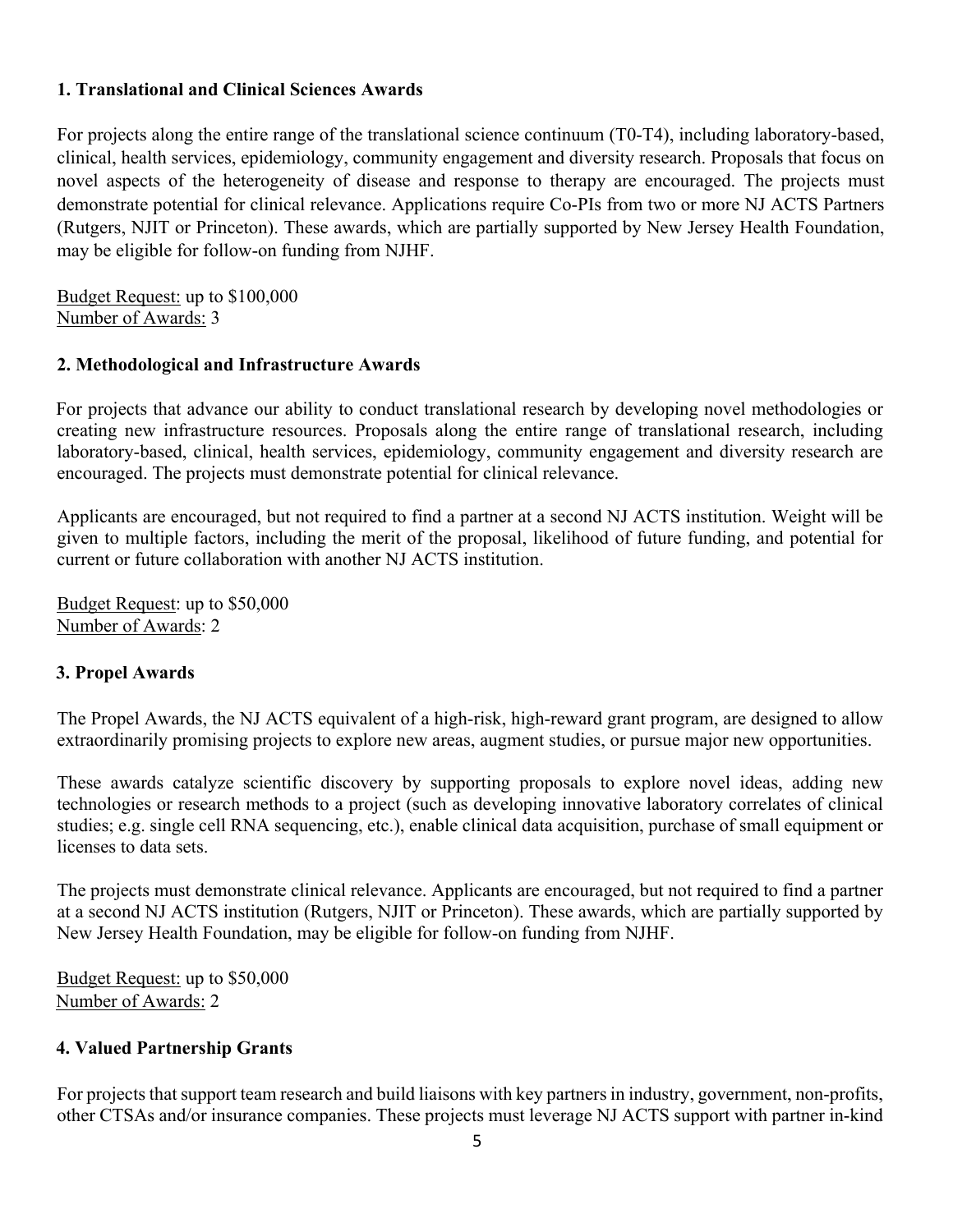services or funding. In-kind contribution can include specialized data analyses, access to equipment, imaging, genomic or epigenetic testing, proprietary database access, staffing, etc. Proposals must include a detailed description of the in-kind support, and a letter of support from the partner organization. Applications require Co-PIs from industry, government, health care, community, non-profits, insurance companies, or other CTSA Hubs.

The projects must demonstrate potential for clinical relevance. These awards, which are partially supported by New Jersey Health Foundation, will be eligible for follow-on funding from NJHF.

Budget Request: up to \$50,000 Number of Awards: 2

#### **5. Improving Clinical and Translational Science through Process Innovation**

NCATS is increasingly interested in the science of translational science – how do we improve the processes which should facilitate and support research, but often delay or challenge it. This award will support projects that test two or more approaches to solving one of these challenges. It must be hypothesis-driven, identify a roadblock to translational research, and demonstrate relevance for others doing research. An example might be testing out novel recruitment strategies or testing different modes of patient communication to determine which is more effective in enhancing progress of a research project or area.

Budget Request: up to \$40,000 Number of Awards: 1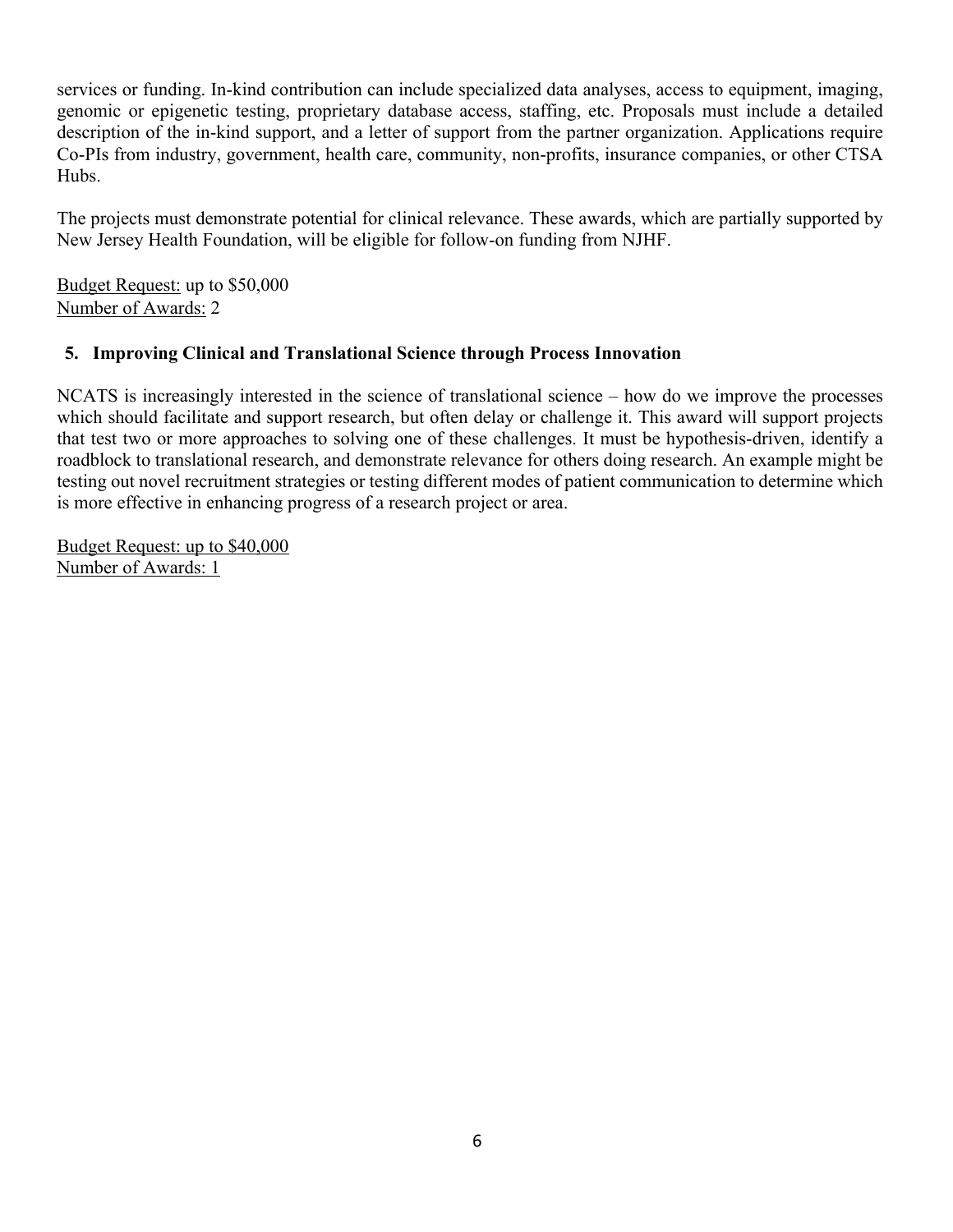## **NJ ACTS Collaboration and Partnership Requirements**

### **This chart summarizes the partnership/collaboration requirements for the**

#### Grant Program | Maximum **Budget Request Estimated Number of Awards Partnership Requirements Partners**  Translational and Clinical Sciences Award \$100,000 3 Required Two or more NJ ACTS Partners (Rutgers, NJIT or Princeton); Methodological and Infrastructure Awards \$50,000 | 2 | Not required, but preferred One or more NJ ACTS Partners (Rutgers, NJIT or Princeton) Propel Awards  $\begin{array}{|c|c|c|c|c|} \hline \text{S50,000} & 2 & \text{Not required,} \hline \end{array}$ but preferred One or more NJ ACTS Partners (Rutgers, NJIT or Princeton) Valued Partnership Awards  $$50,000$  | 2 Required – noninstitutional partner One NJ ACTS Partner (Rutgers, NJIT or Princeton) plus a partner from industry, government, health care, community, non-profits, insurance companies, or other CTSA Hubs Improving Clinical and Translational Science through Process Innovation \$40,000 | 1 | Not required, but preferred One or more NJ ACTS Partners (Rutgers, NJIT or Princeton)

### **NJ ACTS Pilot Grant Program**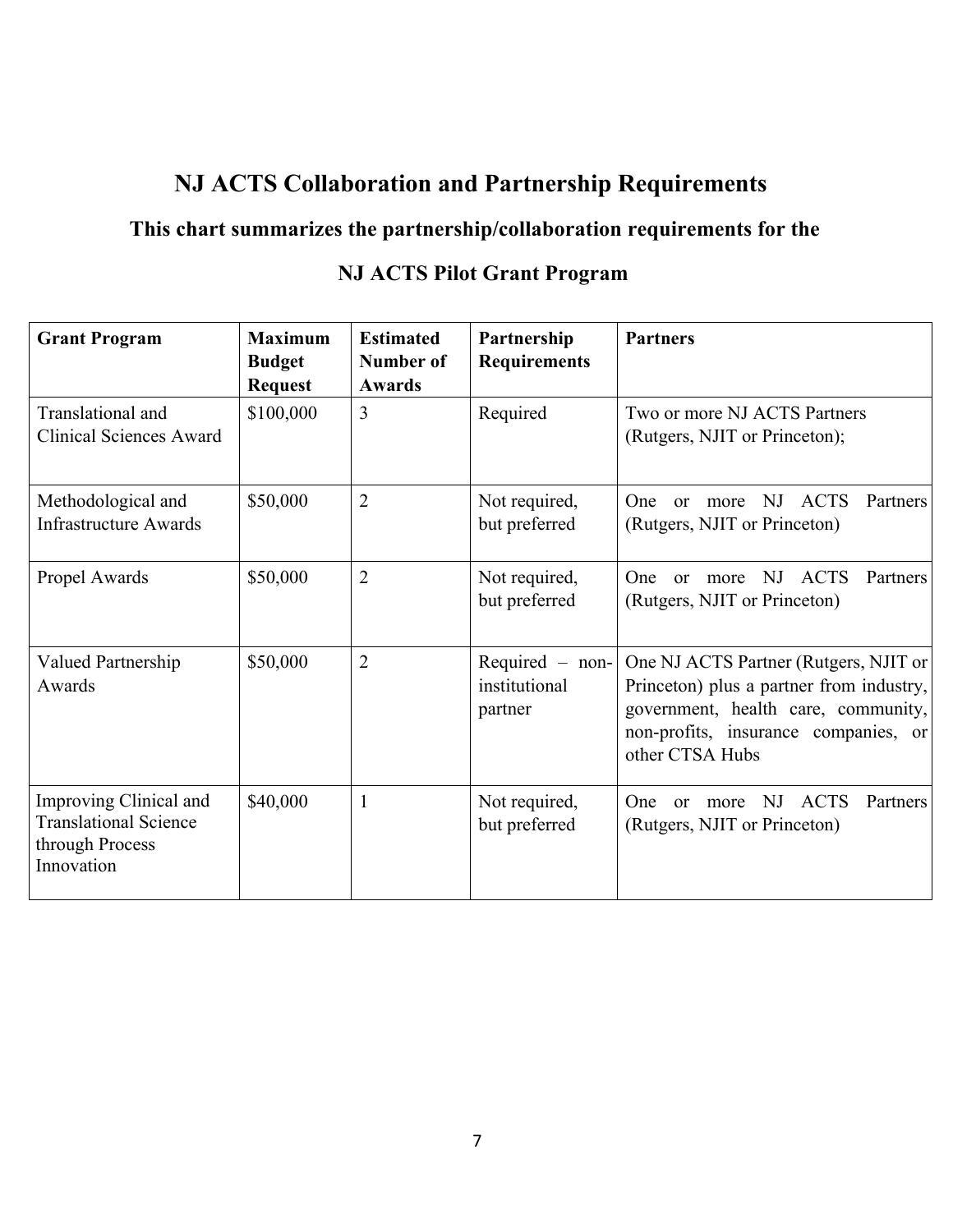## **Identifying Collaborators/Partners**

If you have a project idea, but are looking for a collaborator, the information below may be of help. You may also email njacts@rbhs.rutgers.edu.

**A. Academic Partners:** Each of the partner institutions has a faculty search mechanism: Princeton: https://researchwith.princeton.edu/ NJIT: https://research.njit.edu/researchers Rutgers: https://www.researchwithrutgers.com/

For additional help, contact:

Princeton: Daniel Notterman, MD, dan1@princeton.edu

NJIT: Guiling (Grace) Wang, PhD, guiling.wang@njit.edu.

Rutgers: Reynold Panettieri, MD, rp856@rbhs.rutgers.edu

#### **B. Community Partners**:

The NJ ACTS Community Engagement Core can connect you to experts in the NJ ACTS **Network of Networks** and resources you need through an introductory email or telephone call. Community Engagement staff can even help foster and facilitate the development of long-term partnerships**.** Request a referral **to get connected by completing the f**orm at: https://research.njms.rutgers.edu/redcap/surveys/?s=PL3LAWNM84.

#### **C. Industry Partners:**

Each of the academic partners have institutional officials who help develop and nurture relationships with industry. These include:

Princeton: Dean R. Edelman, Corporate Engagement and Foundation Relations, Dean.edelman@princeton.edu.

NJIT: Rick Rosenberg, Director of Corporate and Foundation Relations, **rmr@njit.edu**.

Rutgers; Kara Moore, Director, Corporate Intelligence & Assessment, kara.moore@rutgers.edu.

In addition, the New Jersey Health Foundation has excellent multiple relationships with companies and other entities across New Jersey. They have offered to help identify partners, as well. Contact Mike Wiley at mwiley@nihf.org.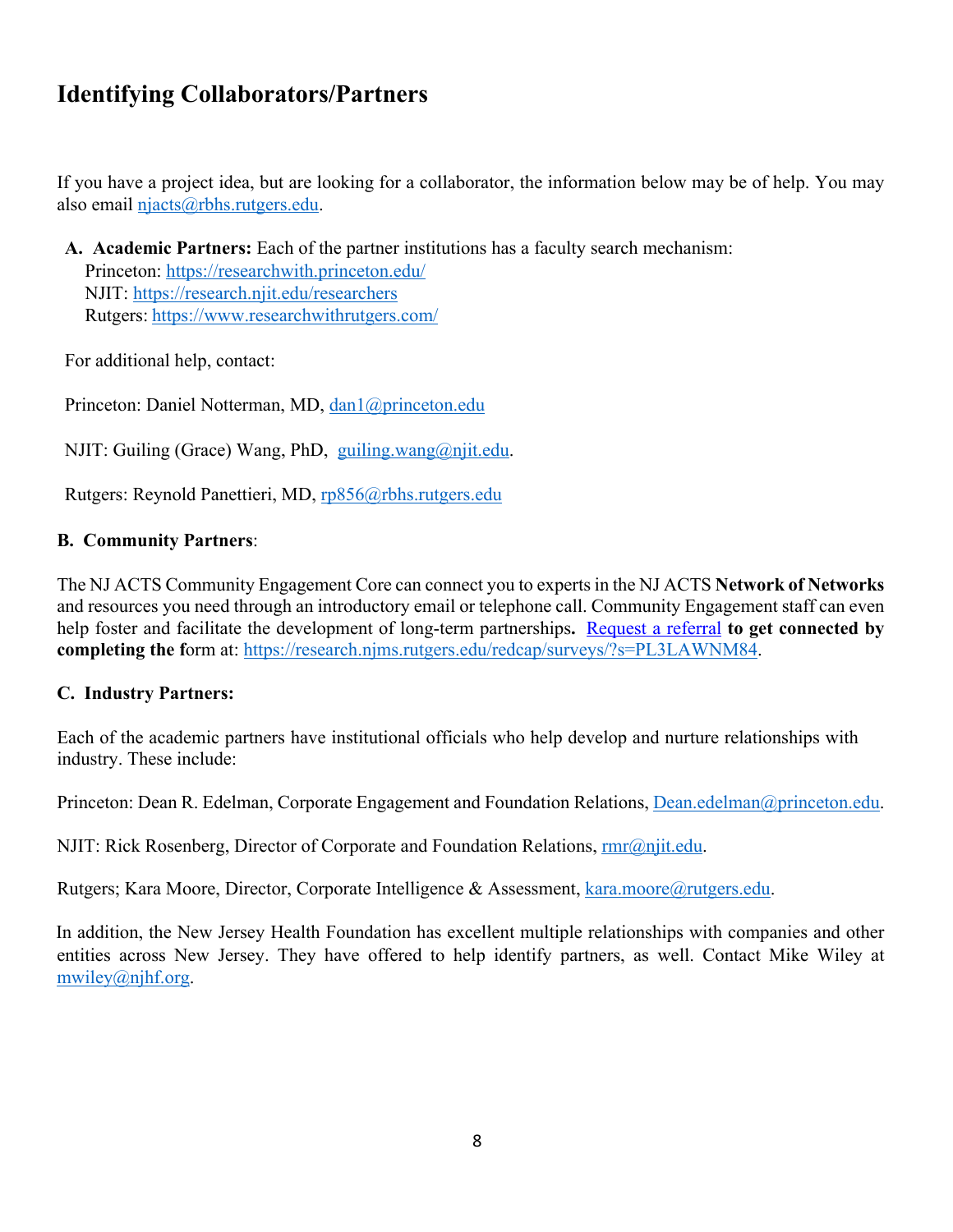## **Application Process**

### **Eligibility:**

- Co-Principal Investigators must hold faculty appointments at one of the three NJ ACTS partner institutions: Rutgers, Princeton or NJIT. The **Translational and Clinical Science Awards must** have at least **2 Co-PIs**, representing **different NJ ACTS institutions.** For the **Methodological Awards and Propel Awards**, partners are not required but are preferred. **Co-PIs for the Valued Partner** grants may be at the partner organization (non-profit, other CTSA Hub, industry, etc.), but do not have to hold a faculty appointment.
- Please note: Schools **within** an institution are not considered as separate from the parent institution. For example, a proposal with one Co-PI from New Jersey Medical School and one from the School of Engineering at Rutgers would be considered ineligible as both schools are units of Rutgers.
- Faculty members at all ranks are eligible. Junior faculty members are especially encouraged to apply.
- Co-investigators participating in the project need not be faculty.
- Clinical studies beyond Phase IIB are not allowed.
- Current Pilot awardees are not eligible to apply until the award ends and their final project report is submitted. If a current awardee has completed their project but not yet submitted a final report, contact njacts@rbhs.rutgers.edu.
- Co-PIs are limited to one application per cycle. The sole exception is clinicians who may have a specific expertise or patient populations and be relevant to more than one proposal. The rationale for this exemption must be clearly stated in the LOI and application.

### **Letter of Intent:**

All applicants are required to submit a brief Letter of Intent (LOI) form via a REDCap link by the deadline. The Letter of Intent comprises: Co-PI names, titles, and institutional affiliations; project abstract (limited to1/2 page); and funding category. The first Co-PI listed will serve as the contact PI. LOIs do not require institutional review prior to submission.

The goal of the LOI process is to ensure that applications fit within the chosen funding category, the rationale and research directions are competitive, and to allow the Pilot Program leaders to identify potential reviewers.

Applicants will be notified by May 16 if there are concerns or the project is not selected to advance to the application stage. Concerns may include, for example, an ineligible Co-PI, or if a project does not appear to fit within the parameters of the selected funding category or if the project is viewed to not be competitive for the chosen award mechanism.

To submit the LOI materials, applicants should use the LOI on-line form accessed via REDCap at: https://redcap.rwjms.rutgers.edu/surveys/?s=LJYKKM3J9A or https://redcap.link/nc0eena5. The data in the form will be automatically transferred to NJ ACTS.

You can save the LOI form and access it as often as you need before submitting it to NJ ACTS. You must reuse the same code each time to return to the saved LOI. Should you encounter technical problems, contact: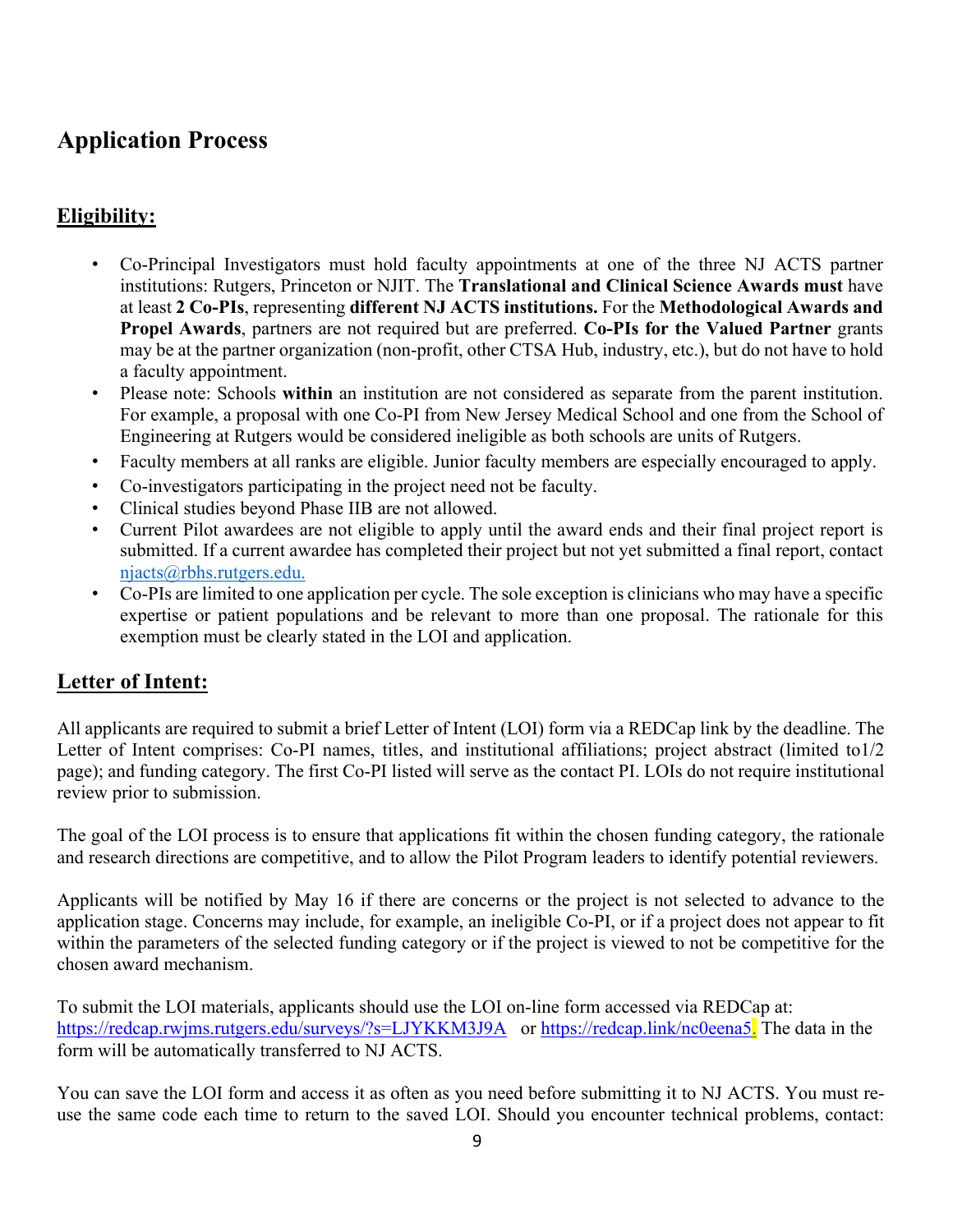njacts $\omega$ rbhs.rutgers.edu. Upon submission of the LOI, you will automatically be emailed a customized link to submit the application via REDCap.

### **Application Submission:**

The contact PI for projects selected to advance to the application stage will be emailed a customized link by May 16 to an on-line Application Form that can be accessed via REDCap. You can save the on-line Application Form and access it as often as you need before submitting it to NJ ACTS via REDCap. You must re-use the same code each time to access the saved Application Form. Should you encounter technical problems, contact: njacts@rbhs.rutgers.edu..

### **Institutional Review Requirements:**

#### **NJIT**

For any NJIT participants for pilot project proposals they must go through the normal proposal preparation and submission protocols, including adhering to the NJIT proposal timeline and guidelines requirements by working with their assigned College director and using Streamlyne for internal documentation and approvals for budget and compliance checks.

#### **Princeton**

Princeton requires internal review of the full proposal by the Office of Research and Project Administration (ORPA) for all projects that include a Princeton PI or Co-PI. Submissions and internal deadlines should be coordinated through your Departmental grants staff. For the internal routing in ERA, the Prime Sponsor should be listed as Rutgers University.

To submit the application to Princeton ERA, the final online application and attachments must be saved in progress, printed to pdf and routed through a departmental grants manager in Princeton ERA for approval prior to submission to NJ ACTS. Please contact NJ ACTS manager Bianca Freda (biancaf@princeton.edu) with any questions and if you plan to apply.

#### **Rutgers**

This is an internal application and **does not** require review by Rutgers Office of Research and Sponsored Programs (ORSP).

The application may require approval of the Dean/Chair of the Co-PIs based on school/departmental policy or if the project involves in-kind support.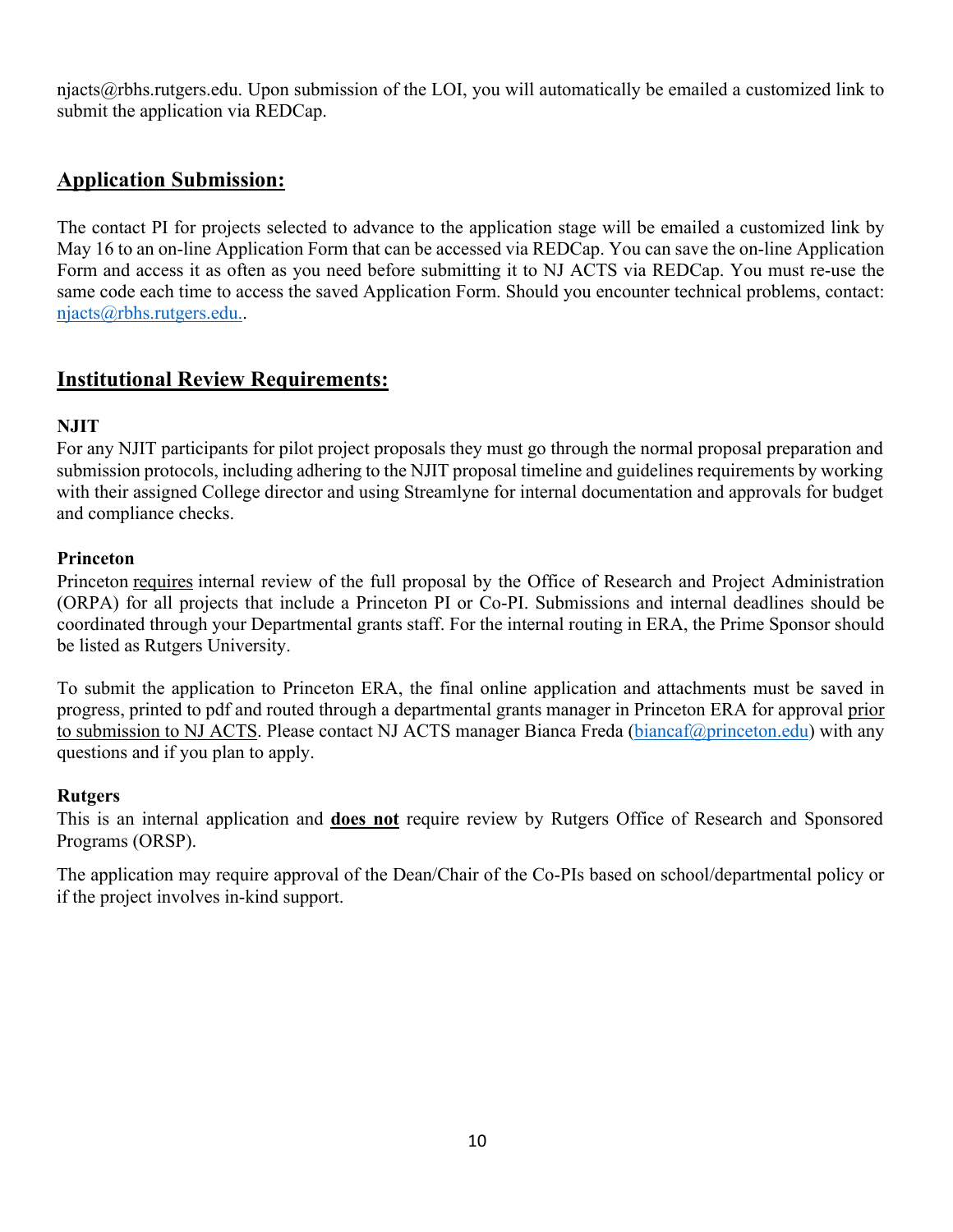## **Application Requirements:**

To be considered complete, a proposal **must** contain the following elements entered into REDCap.

Please label the pdf as [Co-PI Last Name\_Co-PI Last Name\_Pilot Program category].

|                                                                              | Page Limits              |
|------------------------------------------------------------------------------|--------------------------|
| NJ ACTS Pilot Application Form                                               |                          |
|                                                                              |                          |
|                                                                              | <b>REDCap Form</b>       |
|                                                                              |                          |
|                                                                              |                          |
| Program Specific Form, if applicable                                         | <b>REDCap Form</b>       |
|                                                                              |                          |
| Additional elements to be submitted as a single PDF in this order:           |                          |
| <b>Research Strategy</b>                                                     | 6 pages                  |
| • Project Abstract                                                           | Up to $\frac{1}{2}$ page |
| · Specific Aims (note: abstract/specific aims should equal 1 page)           | Up to 1/2 page           |
| · Background/Preliminary Data                                                | Up to 2 pages            |
| • Research Plans                                                             | Up to 3 pages            |
| How will Pilot Program funding lead to independent or sustainable funding?   | Up to 1 page             |
| Project Timeline by month                                                    | Up to 1 page             |
| References                                                                   | As needed                |
| <b>Resources and Environment</b>                                             | Up to 1 page             |
| Other Support Information for Co-PIs (NIH Format)                            | As needed                |
|                                                                              | As needed for each       |
| Detailed Budget (NIH PHS 398): 1 for each participating institution and      | PI/Institution           |
| Budget Justification (1 for each participating institution), plus cumulative |                          |
| <b>Budget</b>                                                                |                          |
| Co-PI's NIH-formatted biosketch                                              | Up to 5 pages            |
| Key personnel NIH formatted biosketches                                      | Up to 5 pages each       |
| Letters of support from affiliates, partners, or others                      | Up to 1 page each        |

Candidates **MUST** use the application and budget templates.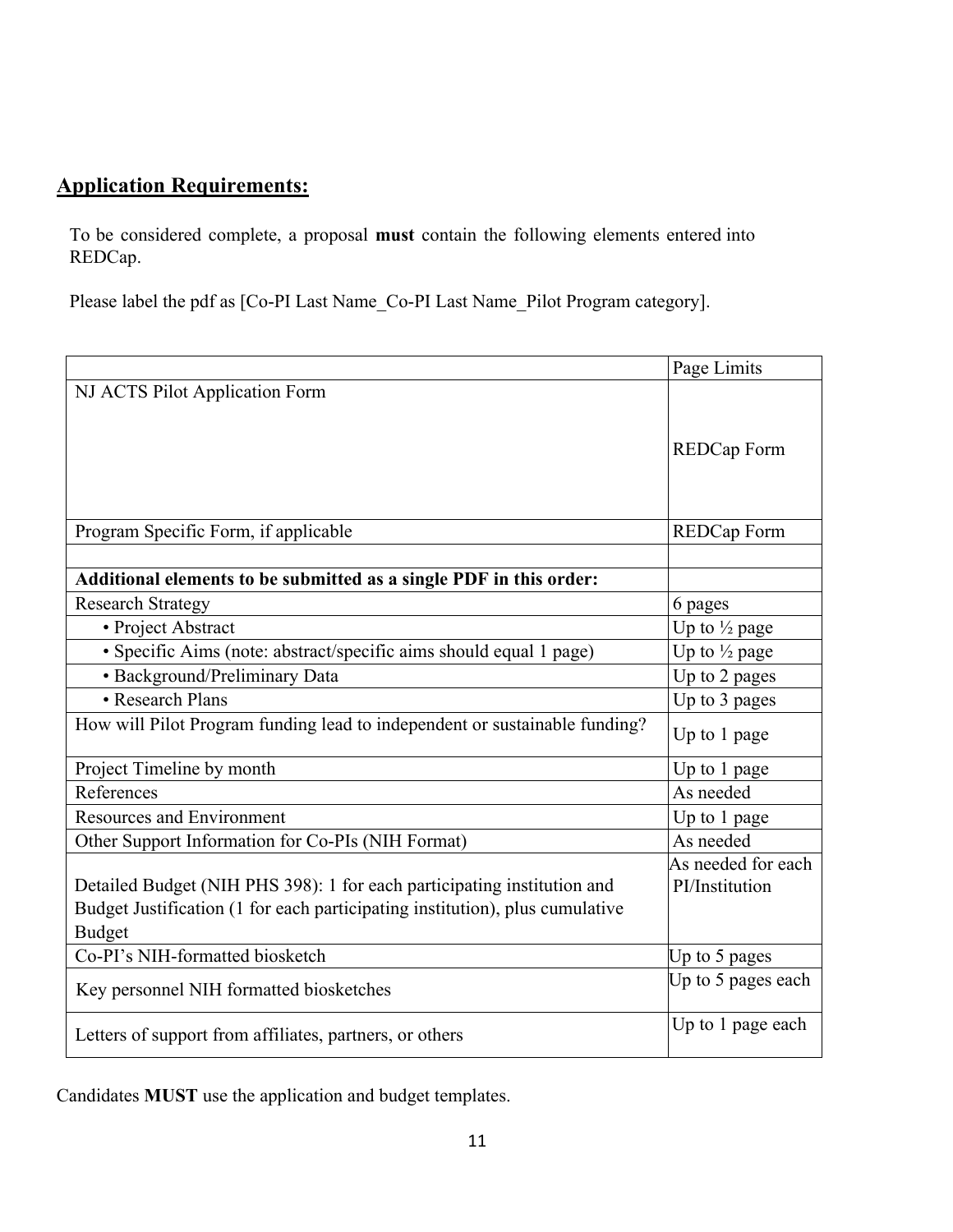Font and Margin Requirements: 0.5" margins and Arial 11 Font.

### **Budget Guidelines:**

- Project period is one year; **no cost extensions are not permitted**. All funds awarded must be used per the Scope of Work of the project
- Each pilot program has individual maximum allowable expenditures.
- PI effort: Effort levels for each Co-PI must be specified.
- Applicants may not request salary support for themselves or Co-PIs; salary support is allowable for staff, postdocs, and students.
- Name, title/role, percent effort, salary and benefits for each participant must be provided.
- Supplies and other costs should be itemized in detail by type and number in the budget and budget justification.
- Equipment requests and service contracts must be detailed in the budget and budget justification; quotes must be attached.
- For those projects which have NJ ACTS partner institutions, complete a budget for each institution and a cumulative budget page. Budgets should clearly show what project costs will be expended at each institution.
- Facilities and Administration costs are not permissible.
- In-kind support is permitted and requires School Dean/Department Chair approval.
- Foreign subcontracts are not permitted under this mechanism.

### **Regulatory Approvals:**

- Awardees must obtain all regulatory approvals (e.g. IRB, IACUC, or Radiation Safety) and meet all compliance requirements prior to receiving funds and maintain approvals during the entire length of the award.
- Awardees are required to have a regulatory consult with Anthony Gonzalez, the NJACTS QA/QC Manager, who will guide awardees through the required processes.
- Projects that involve human subjects research or live vertebrate animals require additional **approvals by NIH/NCATS** before an award can be made and funding released. The project **MUST** have IRB or IACUC approval **prior** to submitting to NCATS for its approval. **Therefore, all applicants are urged to seek IRB or IACUC approval concurrent with the submission of the pilot application.**
- When you apply for IRB/IACUC approval, indicate that your research is supported by NJ ACTS: Award number UL1TR003017, Funding source: NIH/NCATS.
- You must keep your IRB/IACUC approval(s) current and active for the duration of the award period. Copies of the approval letters need to be sent to the NJ ACTS Pilots Program Administrator at NJACTS@rbhs.rutgers.edu.
- If your project is an NIH-defined clinical trial (see below), you must register your project and report results on clinicaltrials.gov.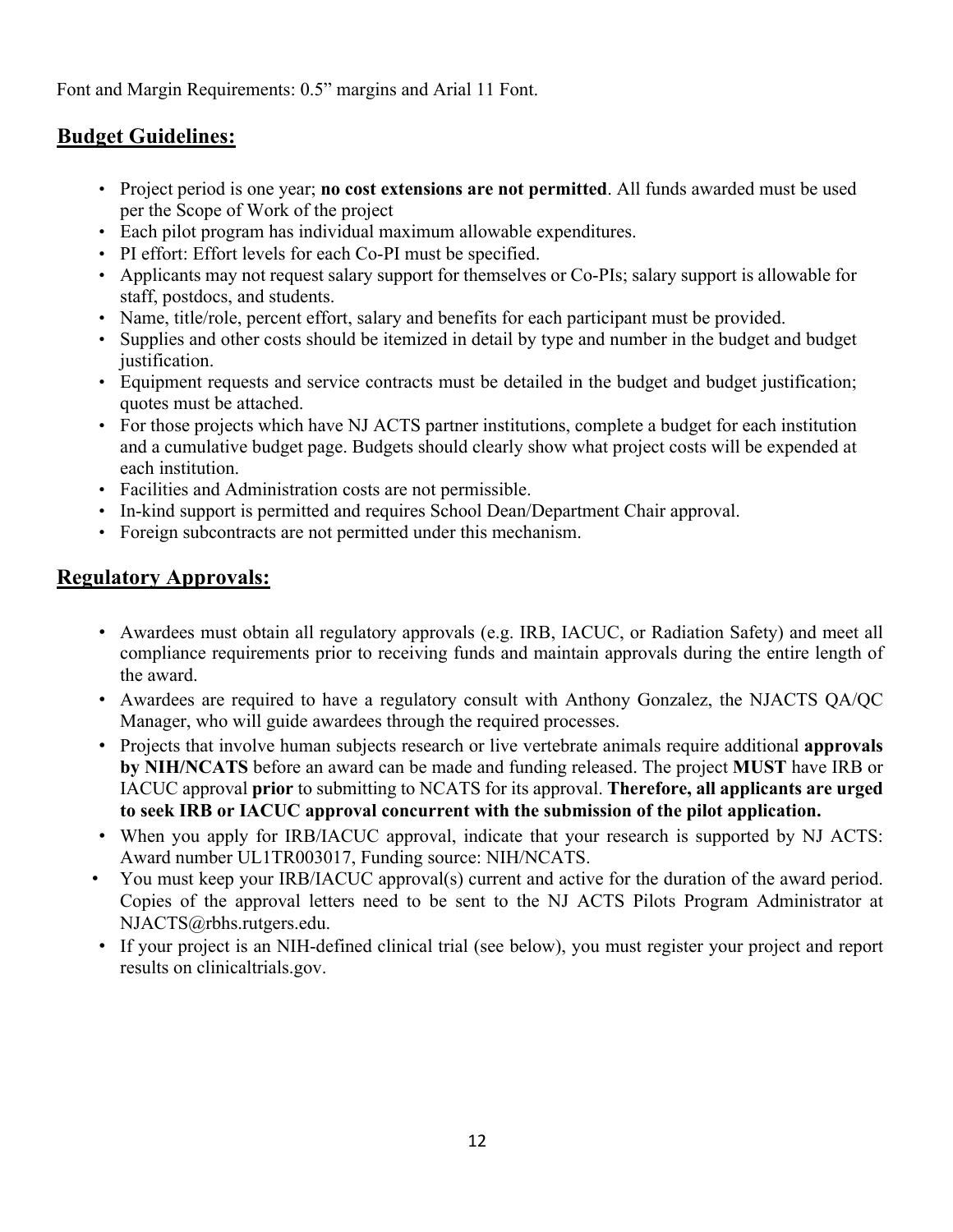#### NIH Clinical Trial Definition

A research study in which one or more human subjects are prospectively assigned to one or more interventions (which may include placebo or other control) to evaluate the effects of those interventions on health-related biomedical or behavioral outcomes

### **NCATS Prior Approval:**

NCATS, the NIH Center that manages the CTSA program, requires that **all** pilots receive its approval prior to award activation. If the project involves humans or vertebrate animals, the project MUST have IRB or IACUC approval prior to submitting to NCATS for its approval. Therefore, all applicants are urged to seek IRB or IACUC approval concurrent with the submission of the pilot application.

No federal funds may be spent prior to the completion of NCATS review. The actual start dates will be dependent on the NCATS approval process, which can take 30+ days.

NJ ACTS staff will communicate with each successful pilot proposal Co-PI about the NCATS requirements once the selection process is completed.

Information on NCATS requirements for projects with human subjects can be found here: https://ctsa.ncats.nih.gov/governance-guidelines/guidelines/new-projects-with-human-subjects-research/.

For animal studies, see: https://ctsa.ncats.nih.gov/governance-guidelines/guidelines/prior-approval-of-plannedresearch-involving-live-vertebrate-animals/.

### **Proposal Review Process**

The review process includes: administrative review for completeness of the application and meeting eligibility requirements; solicitation of expert reviews; and final review by the NJ ACTS Pilot Project Management Committee. This process is overseen by the Co-chairs of the NJ ACTS Pilot Project Management Committee, Arnold Rabson, MD, Rutgers University, Samuel Wang, PhD, Princeton University and Guiling (Grace) Wang, PhD, NJIT.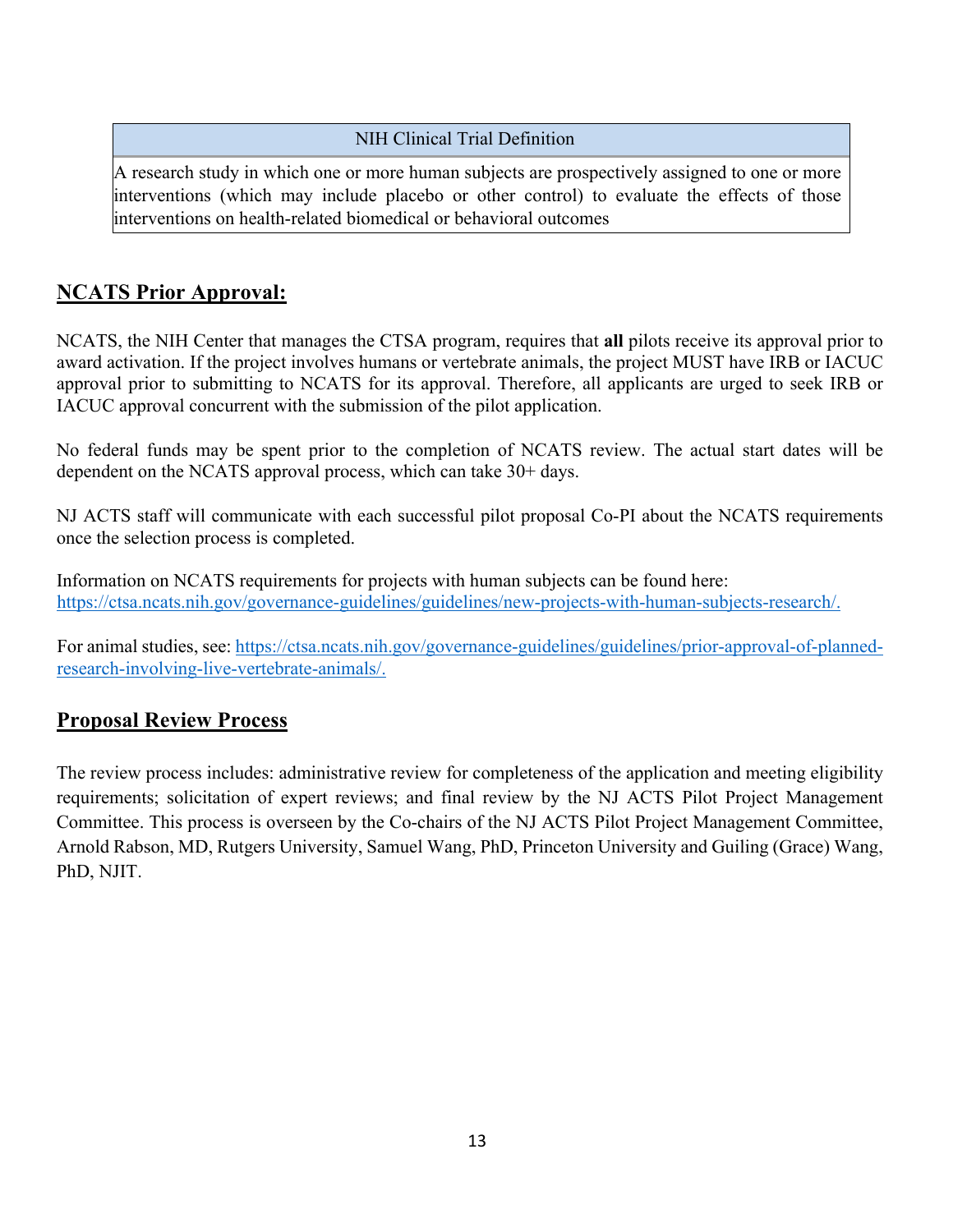## **Post-Award Management**

### **Budget and Financial Management:**

- Funds must be spent according to the approved budget. Prior approval is required to amend the budget.
- If you wish to amend your budget, send a copy of the original budget and the proposed amended budget with a justification for the budget changes to the NJ ACTS Pilots Program Administrator at NJACTS@rbhs.rutgers.edu.
- If your project runs over budget or you charge something that is not allowable, you/your department/school are responsible for the charges and will be asked to provide an alternate project number for those costs.

### **Reporting Requirements:**

- A final scientific report is required for all completed awards. NJ ACTS will send a report form to all completed projects.
- Co-PI's will be expected to complete an annual report that summarizes progress on the project, as well as all abstracts, presentations, publications, and proposals/funded awards that resulted from the NJ ACTS pilot grant. This is required for the NJ ACTS grant renewal reporting and evaluation functions.
- Failure to submit any required progress reports will result in the grant's being terminated.
- Co-PI's with outstanding final reports will not be allowed to compete for any other pilot program.

### **Additional Requirements:**

- All awardees will be invited to present their results at the NJ ACTS Scientific Symposium or other similar events
- Pilot Co-PIs will be asked to serve as reviewers of future applications.

### **Award Recognition:**

Any publication or patent that results from this funding must include the following language, must receive a PMCID number, and must be linked in My Bibliography:

"Supported (in part) by the New Jersey Alliance for Clinical and Translational Science"

"Research reported in this publication was supported by the National Center for Advancing Translational Sciences (NCATS), a component of the National Institute of Health (NIH) under Award Number UL1TR0030117. The content is solely the responsibility of the authors and does not necessarily represent the official views of the NIH."

Additional recognition is required for those awards, partially supported by NJHF. The required language will be shared on the award letter.

### **Other Notices:**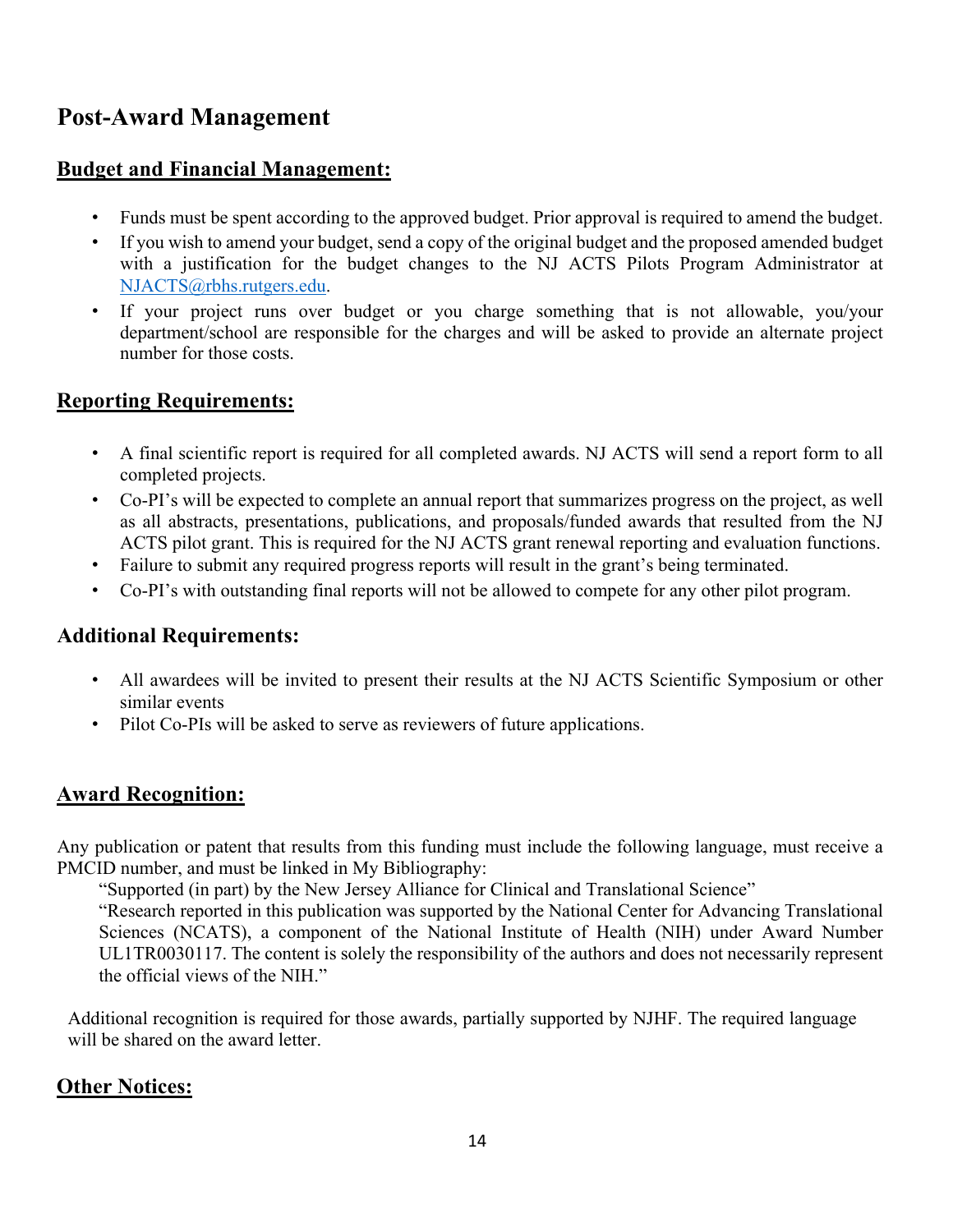- Abstracts and names of Co-PIs will be posted on the NJ ACTS website, and may be posted or submitted to the national CTSA website.
- Awards are not transferable or renewable.